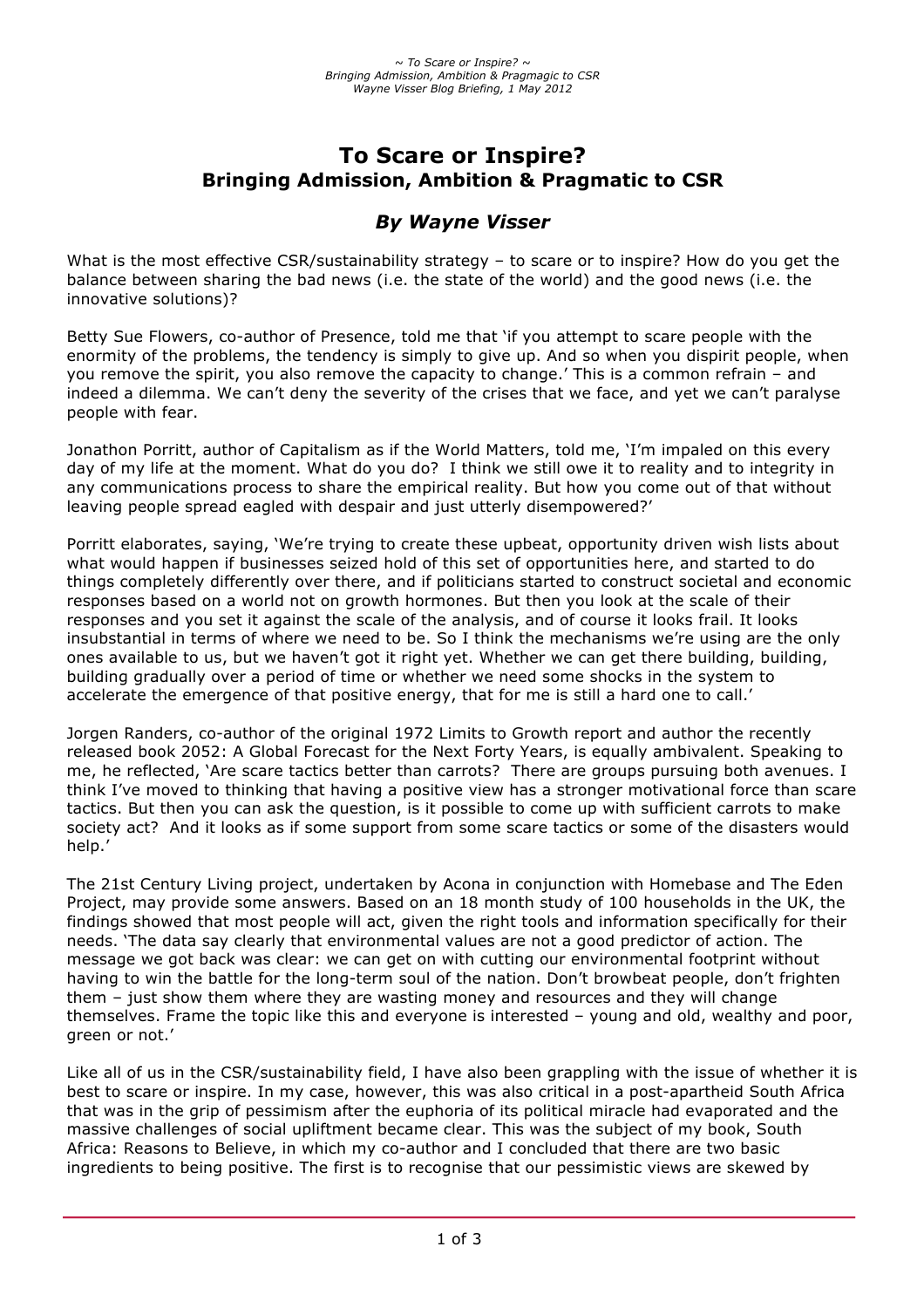unbalanced media reporting. We have to remember that our mental state is determined by what we focus on. It's not that the media is lying; it's just that they are painting a picture of the world that is highly selective. They are like manic-depressive artists patching together a collage, using bits and pieces of real events, most of which happen to be dark or disturbing. So, we need to start exposing ourselves to more of the positive news stories, in order to get a more balanced perspective of what is going on around us.

The second ingredient to being positive is to recognise that our attitude influences the world around us, for better or worse. The neutral scientist in the white coat is a myth – he/she does not exist. The observer and the observed are not separate; they are always inextricably linked. Everything we think, or believe, or value, changes the world around us. It even affects our physical health. Attitudes are like lenses that colour what we see. But they are also like yeast in bread – they have a very real, visible effect on the outcome of whatever we are trying to make work, whether it is a family, a business, a nation, or even a whole planet. This is not just a philosophical point. Optimism comes from actively engaging with life's challenges.

Relating this back to the theme of this blog series, namely CSR 2.0 and the Age of Responsibility, I always suggest that companies use a simple dual test. The difference between a CSR 1.0 and a CSR 2.0 company is the depth of their admission and the scale of their ambition. Interface founder, Ray Anderson, concedes in his book Confessions of a Radical Industrialist not only that today's economic system is broken, but that he and his company are part of the problem. He is able to see himself as a 'plunderer' (his word) – not through malicious intent, or even greed, but by failing to question the true impacts of business on society and the environment.

As Alcoholics Anonymous will tell you, admission is the first step to recovery. Unfortunately, most companies stuck in the Ages of Greed, Philanthropy, Marketing and Management are all still in denial, thinking that either there is no problem, or it's not their problem, or that it's a problem to benefit from, or that it's only a minor problem.

The Age of Responsibility is not just about admission though; it's also about ambition. As far as I can tell, Interface was the first major company to set the BHAG (big hairy audacious goal) of zero negative impact, as well as going beyond 'no harm' to also become a restorative business – to genuinely make things better and leave this world with a net-positive balance. Today, there are others like Walmart (zero waste, 100% renewable energy) and Unilever (double the business, halve the environmental footprint). I believe it is only such audacious goals that can lift the triple curses of incremental, peripheral and uneconomic CSR.

As Robert Francis Kennedy reminds us: 'There are those who look at things the way they are, and ask why. I dream of things that never were, and ask why not?' We need more pragamatic dreamers, business leaders who practice what brain-mind researcher and author Marilyn Ferguson calls 'pragmagic'. Will you be one of the pragmagicians of CSR and sustainability? For all our sakes, I really hope so! Help us break the spell of irresponsible business and unsustainable capitalism.

Senge concludes that a good guy/bad guy mentality can be a barrier to such collaboration. 'You've got to wake up and say "We're all part of the system". You know who is causing the destruction of species? You and me. You know who's causing the huge waste problems around the world? You and me.' Once you become more open-minded to this possibility, then you can look for collaborative solutions. 'Look for small steps of things you can do together with people with whom you traditionally would never have cooperated — and do something useful, no matter how small.'

*Part 13 of 13 in Wayne Visser's Age of Responsibility Blog Series for 3BL Media.*